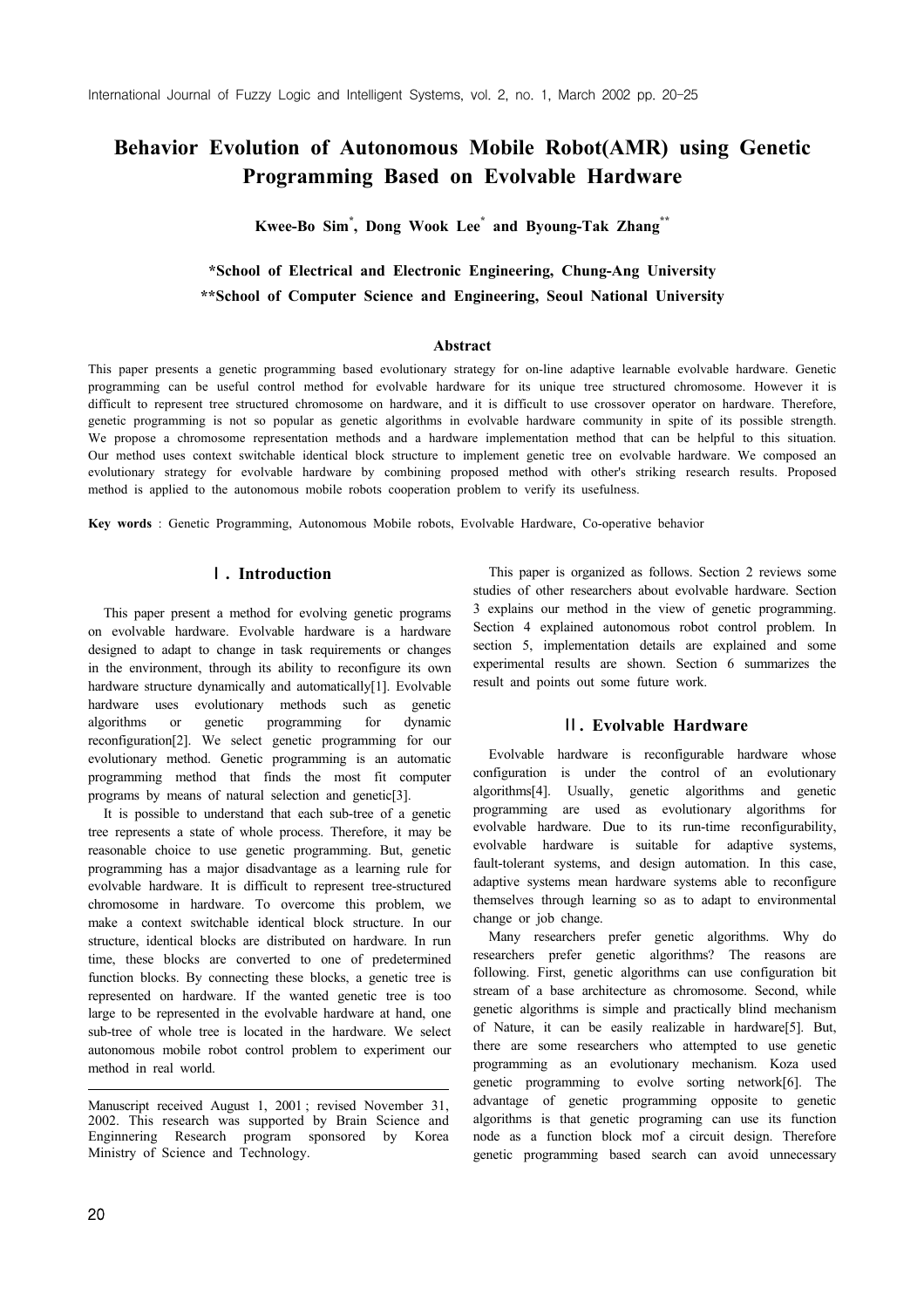search step of genetic algorithms: evolution of function block from randomly distributed configuration bit stream. But it is very difficult to implement tree-structured chromosome on hardware. Therefore there is a need to research a method that can overcome this problem.

# Ⅲ**. Genetic Programming**

Genetic programming is a stochastic search method suitable for addressing inductive learning tasks. Inspired by evolutionary process in natural living organisms, the genetic programming system maintains a population of programs to accomplish robust search. Genetic programming uses tree-structured chromosome inspired by the functional programming of LISP[7][8][9]. An illustrative example of the genetic program is shown in Fig. 1.

Tree-structured form represents the interpretation flow of input data. Genetic programming searches wanted solution using following procedure. First, a population of chromosomes is randomly created to represent a pool of candidate solution. Second, they are assigned fitness value based on how close they come to the wanted function. Third, chromosomes are selected based on their fitness value and they are modified using genetic operators such as crossover and mutation. Fourth selected chromosomes comprise a new generation and are assigned new fitness values. This step is repeated until termination condition is satisfied. More detailed explanation about each step of genetic programming is followed. Explanation is associated with our application - autonomous robot control problem.



Fig. 1. An Example genetic tree. This genetic tree means  $(x-1)^2 + (x-1)^3$ . As known from fig. 1, genetic programming uses tree structured chromosome which corresponds to certain process of a program.

Preparatory steps for genetic programming runs begin with the definition of function set and terminal set.

### ■ *Function Set*

Function set is responsible for interpreting sensory data.

∙*IF-OBJ* is a two-output conditional branching function that executes its first branch if robot find object, but otherwise executes its second branch.

- ∙*IF-GOAL* is a two-output conditional branching function that executes its first branch if robot find goal identified as light source.
- ∙*IF-FORWARD* is a two-output conditional branching function that executes its first branch if robot find goal and if object is located between goal and front of the robot.
- ∙*IF-OBS 1*∼*4* is a two-output conditional branching function that executes its first branch if one of four sets of sensor indicates existence of obstacle.

#### ■ *Terminal Set*

Terminal set corresponds to robot actions.

- ∙*MOVE FORWARD* moves the robot forward that the robot is currently facing. (Facing means the direction of robot's linear vision sensor)
- ∙*TURN LEFT and MOVE FORWARD* changes the direction of the robot by 90 degrees counter-clockwise and moves forward.
- ∙*TURN RIGHT and MOVE FORWARD* changes the direction of the robot by 90 degrees clockwise and moves forward.
- ∙*MOVE BACKWARD* moves the robot backward.
- ∙*TURN LEFT* changes the direction of the robot by 90 degrees counter-clockwise.
- ∙*TURN RIGHT* changes the direction of the robot by 90 degrees clock-wise.

### ■ *Crossover and Mutation*

Crossover is a major operator of evolutionary methods. The traditional view is that crossover is primarily responsible for improvements in fitness[10]. Fig. 2 shows illustrative example of crossover. Crossover modifies chromosome by exchanging a sub-tree of one parents tree with a sub-tree of another parents tree. Crossover is essential for generating a solution program in genetic programming. But, it has a severe problem. The normal crossover operator select a crossover point randomly regardless of its position within the tree structure. Thus crossover has the possibility of destroying building blocks[11]. To overcome this problem, there is a need to improve random selection property. For this purpose, we use depth-dependant crossover in which a crossover point is determined by a depth selection probability[11]. Ito proposed fine-tuning depth-dependant crossover but we use predefined selection probability. In our simple depth-dependant crossover, crossover probability is assigned before execution and remains unchanged during experiment execution. As one can know from Fig. 2, selection sbutree can overrun the depth limit(subtree of parents 2 has overrunned the depth limit, so the overruned part is erased). In this case, the overrunned part should be erased to keep the depth limit. At present research, we select one subtree of the overrunned subtree and exchange the selected tree with the overruned tree. Subtree selection is performed randomly.

Mutation modifies chromosome by changing one of node to another kind of nodes. Koza has argued that mutation is in fact useless in genetic programming because of the position-independence of genetic programming subtrees, and because of the large number of chromosome positions in typical genetic programming populations[3]. But mutation is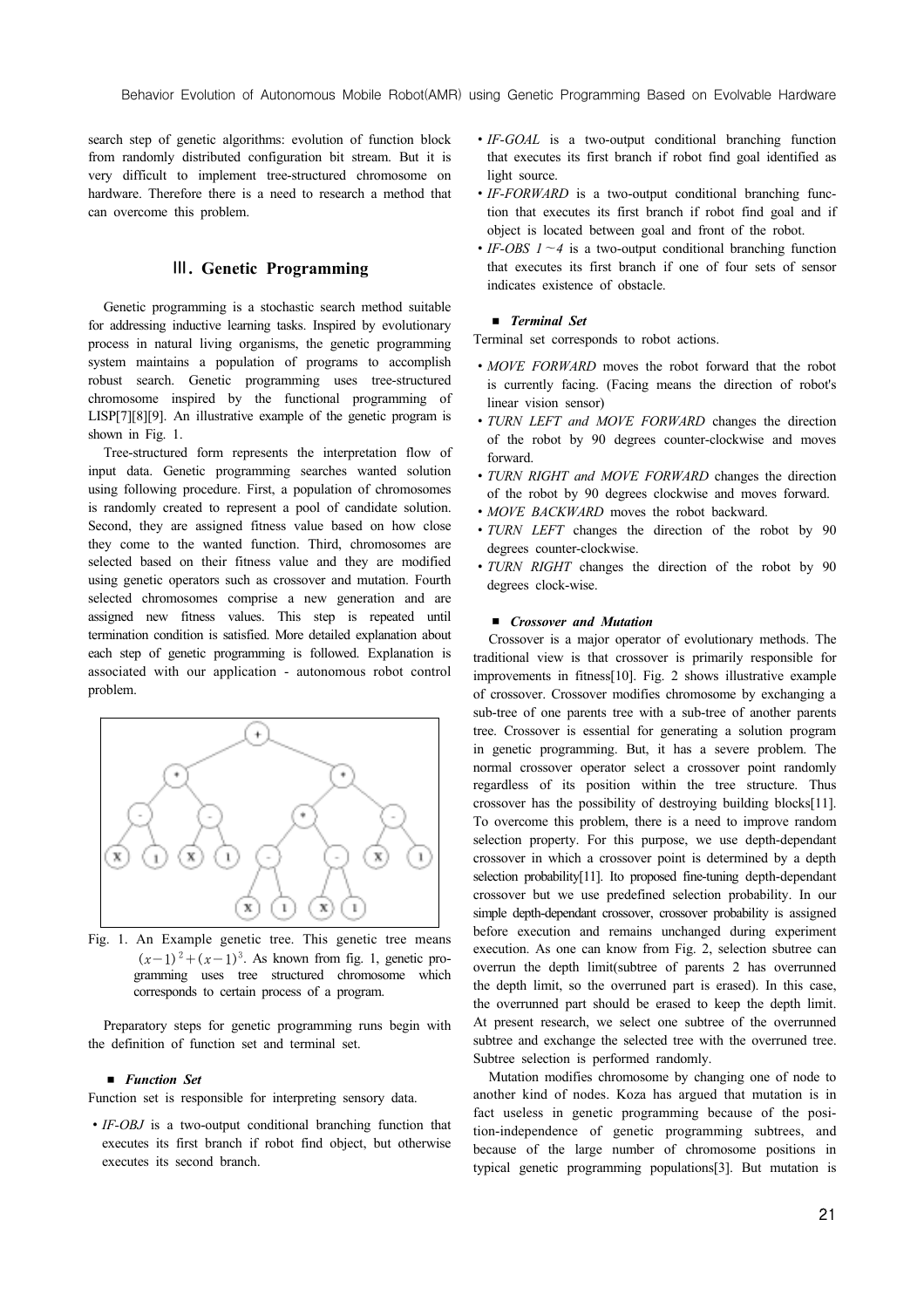an necessary operator for finding hiding nodes, and mutation is often better for small populations, depending on the domain[10].



Fig. 2. This shows simple depth-dependant crossover. Depthdependant crossover assigns crossover probability to each depth. Crossover point is determined according to crossover probability. This figure is modified figure of Fig. 16.1 of [11]

### ■ *Fitness Function*

Fitness is the measure used by genetic programming during simulated evolution of how a program has learned to predict the outputs from the inputs - that is, the fitness of the learning domain[12]. Each chromosome has a corresponding fitness value and is selected for next generation using its fitness value. But, some problems such as robot control require at least two kind of fitness function. Existing genetic programming methods are practical enough to find an optimal solution in this domain. To evolve this kind of complex behavior we use a method called fitness switching[13]. Fitness switching is a method for evolving complex behaviors with genetic programming. It is based on the incremental learning procedure.



Fig. 3. Schematic diagram for genetic programming with fitness switching. For multiprocess control, each subtree Ai represents a control program for a micro-behavior of each process Ri, The fitness of subtree Ai is assigned by executing it Smax times and measuring the goodness of its behavior by fitness function fi (This figure is from fig. 18.2 of [13])

In this method, there is a set of predefined micro- functions that constitute the original problem solving behavior. And

there is a set of fitness functions for each micro-behavior. Sequentially, one element of fitness function set is used to evolve corresponding micro- behavior. After all microbehaviors are evolved, evolved trees constitute a large tree. This large tree is the wanted solution[13]. For our autonomous robot control problem, we need to evolve two kind of micro-behavior: herding and homing. Herding means finding an object that will be transformed to goal by robots. For herding, we use equation 1 as fitness function. Homing means transforming object to goal. For homing, we use equation 2 a fitness function.

$$
f_2: F_{\neq w} = F_{old} + w_1 \times N_{miss} + w_2 \times N_{steps} + V \times w_3 \tag{1}
$$

$$
f_1: F_{\neq w} = F_{old} + w_1 \times N_{\text{collisions}} + w_2 \times N_{\text{steps}} \tag{2}
$$

#### ■ *Selection Method*

After the fitness of each chromosome has been determined by fitness function, it is determined whether to apply genetic operators to chromosome and whether to keep it in the population or allow it to be replaced[12]. The selector operator is used for this task. There are various selection operators. Fitness proportional selection specifies probabilities for chromosomes to be given a chance to pass offspring into the next generation. A chromosome i is given a probability of equation 3 for being able to pass on traits[12].

$$
P_i = \frac{f_i}{\sum_i f_i} \tag{3}
$$

Ranking selection is based on the fitness order, into which the individuals can be sorted. The selection probability is assigned to individuals as a function of their rank in the population. Tournament selection is not based on competition within the full generation but in a subset of the population. A number of individuals, called the tournament size, is selected randomly, and a selective competition takes place. The traits of the better individuals in the tournament are then allowed to replace those of the worse individuals[12]. For our problem, we select fitness proportional selection operator.

# Ⅳ**. Autonomous Robot Control Problem**

Robotics has until developed systems able to automate simple and repetitive tasks. These robots are mostly programmed in a very explicit way and the environment of the robot and all the operations are described previously. But for the mobile applications, the environment is perceived via sensor system of robot. These data is far from well-defined environmental data of usual robots. Thus the mobile robot must have ability to decide in a complex and dynamic environment in order to its autonomy. Building autonomous robot is a good example of AI and Artificial Life research whose aim is to build such an autonomous system which can adapt to the world it is embedded in, this world being changing and often unpredictable<sup>[14]</sup>.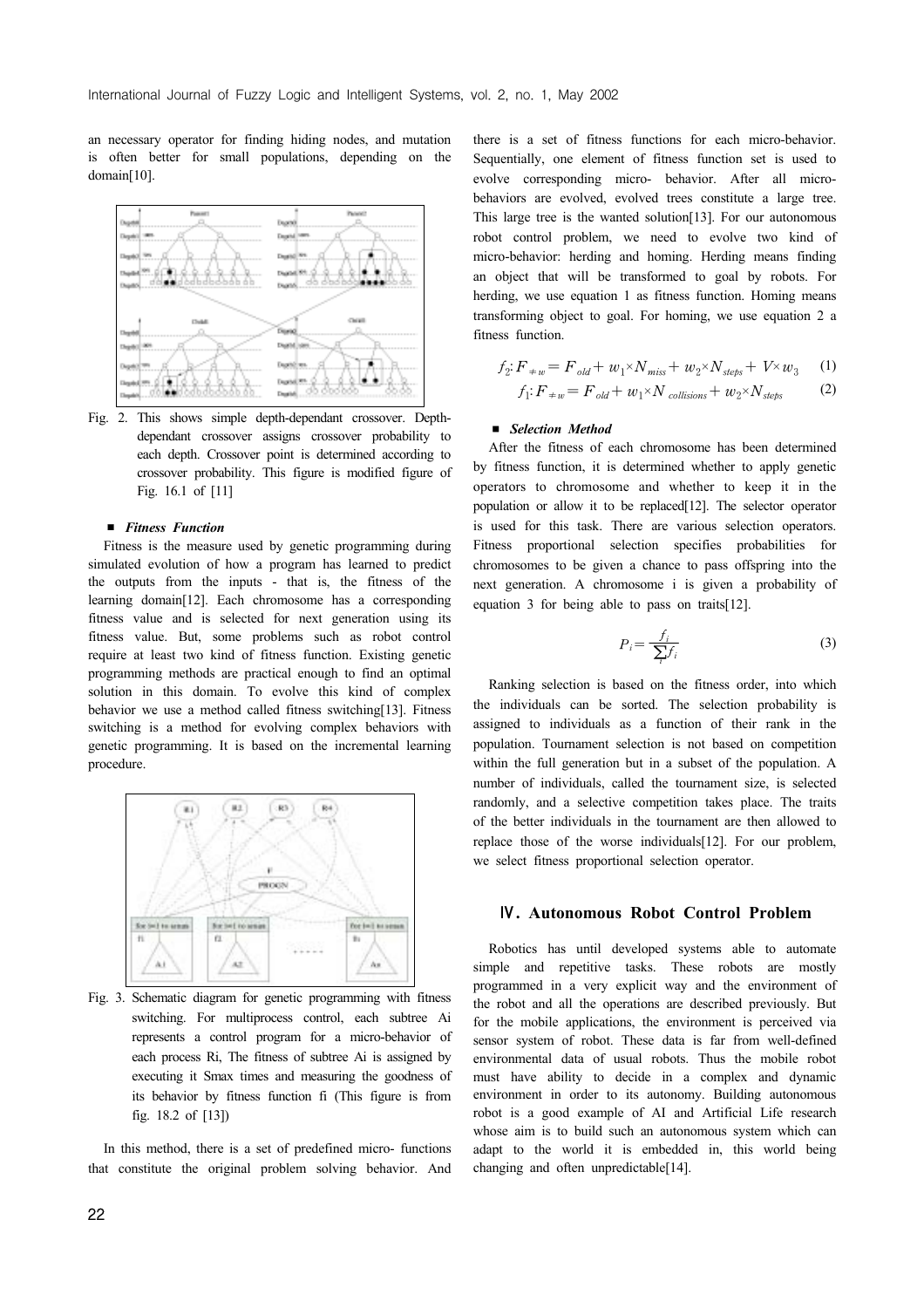

Fig. 4. The experimental robot: Khepera. This robot has one line vision sensor to recognize the goal and eight IR sensors to detect obstacles and eight light sensors to detecting lighting object.

Lee made a box-pushing robot using genetic programming. The robot pushed a object to a goal in non-obstacle environment[15]. Our problem is similar to Lee's problem. But our work is more difficult that Lee's work, because our robot wanders in environment with obstacles and must evolve cooperative strategy to push an object to goal with another robot.

Fig. 5 shows a control structure of an autonomous mobile robot using genetic tree.



Fig. 5. This shows one control structure. At robot, robot determines it researches the object that is pushed to the goal. If it finds the object, control authority is over to the right subtree, else left subtree. At one of two subtree, robot determines it confronts an obstacle. According to result, robot chooses one acceptable action

As described in Section 3, genetic tree is composed of function nodes and terminal nodes. Terminal nodes represent movement of a robot and function nodes represent interpretation of sensor pattern. A genetic tree must have sufficient depth to interpret all possible input pattern. But without depth limit, a tree can grow to unacceptable size by addition of redundant node - this problem is known as the intron problem[16]. In the case of hardware implemented genetic programming, the intron problem can bea severe drawback. With introns, the size of genetic tree can easily exceed the precious hardware resource limit. Of course, this drawback is easily overcomed with context switching ability.

### Ⅴ**. Implementation and Experiments**

Fig. 6 shows context switching procedure. Dashed square

box in sub procedure (a) represents given hardware like case (a). At this step, hardware implemented genetic programming can be viewed as empty idea. But if the job does not require intensified parallel computation ability, subprocedures are executed sequentially. Context switching idea is based on this phenomenon. To make context switching possible, the whole procedure is divided into subprocedures whose size is representable on the given hardware. Procedure dividing step does not dive into atomic process. If the remaining process is representable on the given hardware, procedure division stops at the step. For procedure division, genetic programming can be ideal candidate due to its tree structured chromosome. By its embryogical feature, genetic tree can be easily divided into subtrees. Therefore it is easy to pick up a subprocess for being represented on hardware in genetic programming. After all division analysis are done, whole process has form like figure (b). Subprocesses of (b) are located after their sequential computation order. Subprocess is selected as their computation order and converted to hardware representable form. The selected subprocess is converted to hardware logic and outputs computation result according to given data. This step corresponds to(c). After subprocesses are computed, the midresult are combined to produce final result like (d). To make easy context switching, all function block has identical structure like Fig. 7. There are two kind of identical blocks on hardware - one for function node and the other for terminal node. Fig. 7. is the block for function node. When the selected subprocess is located, the \* printed gates is changed to represent one of predefined functions. By conversion blocks and routing these blocks, the selected subprocess is converted to tree structured hardware logic.



Fig. 6. This shows context switching procedure. Dashed square box represents given hardware resource. In context switching, the tree is divided into subtrees whose size is representable on hardware.

For experiment, we use XC6216 FPGA of XILINX. It is mounted on H.O.T. board of V.C.C. ∞. The board is put in P.C.I slot of host PC and communicates with robot through serial communication. Fig. 8 shows experimental environment. there are two Khepera robot, one object, and some obstacles. Our problem is to find an evolutionary strategy that makes the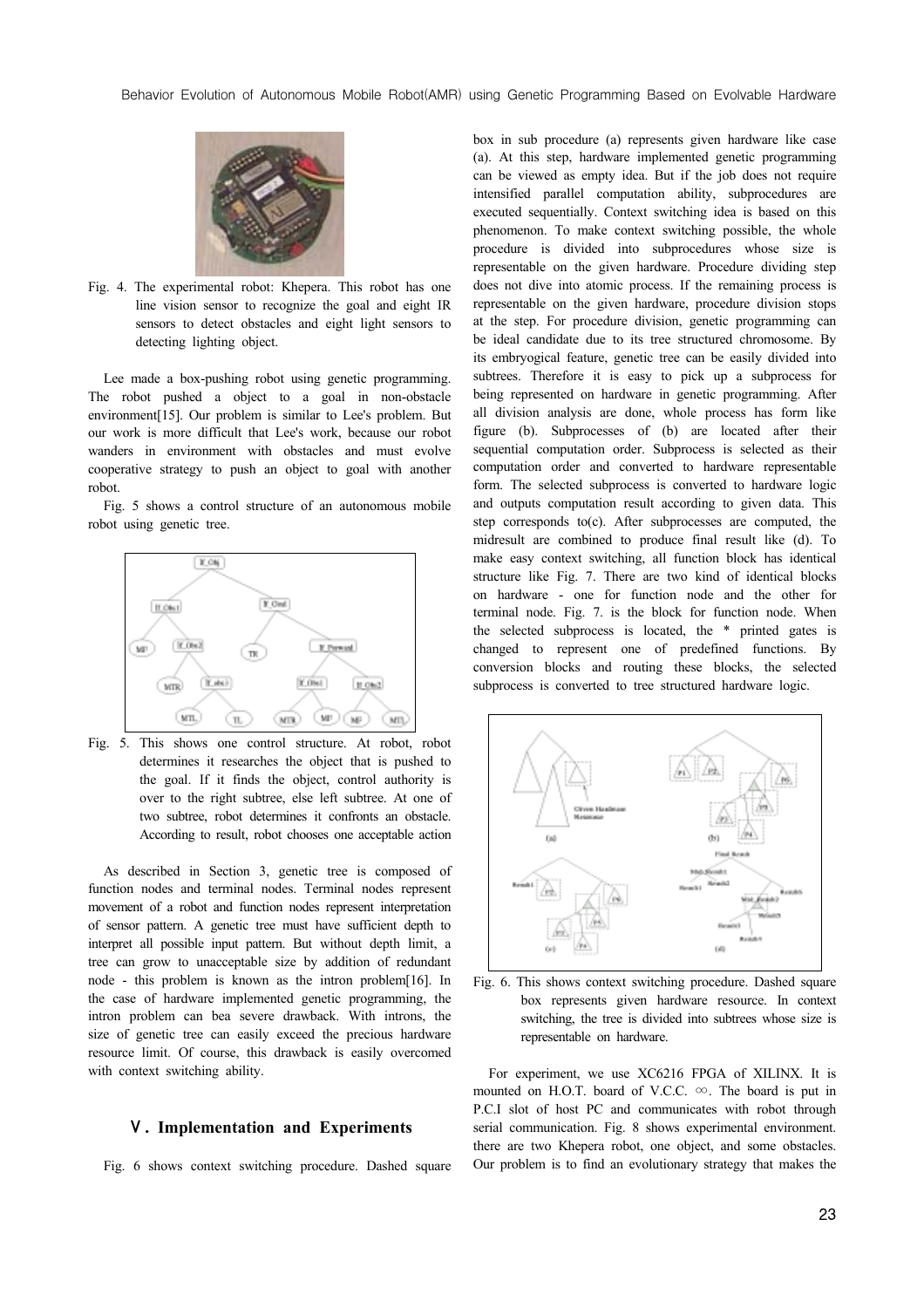robots cooperate to push the object to goal while avoiding collisions with obstacles. At our problem the subprocesses that constitute the whole process are herding and homing and they can be located on hardware altogether. So we do not need to build context switchable structure. By experiment, we found the control structure by 50 generation.



Fig. 7. This block is for function node. By changing (\*) printed gate, this block is converted to one of predefined function



Fig. 8. This figure shows the experimental environment. There are two Khepera robots, one object and some obstacles. Our problem is to find an evolutionary strategy that makes the robots cooperate to push the object while avoiding collision with obstacles.

## Ⅵ**. Conclusion**

We propose an evolutionary strategy for on-line adaptive learnable evolvable hardware. Evolvable hardware is a rising alternative viewed as having potential for conquering the limit of general processor and ASIC. Our method is based on genetic programming. The unique tree structured chromosome of genetic programming has possibility for being control architecture of complex behavior by combining micro behavior. Despite of its possibility, genetic programming is not so popular as genetic algorithms in evolvable hardware community. Due to the difficulty of hardware implementation and the difficulty of using crossover operator, genetic programming has not been primary dynamic reconfiguration algorithm for evolvable hardware. We propose context switchable identical block structure to overcome these drawbacks. We applied proposed method to autonomous mobile robot cooperation problem and affirmed the usefulness of our method. In autonomous mobile robot cooperation problem, the problem space is relatively small so there is no need for making context switchable chromosome. In the future research, we must choose a problem that has large search space. We should proof usefulness of the proposed method using more realistic problem

### **References**

- [1] Higuchi T., Iwata M., Keymeulen D., Sakanashi H., Murakawa M. Kajitani I., Takahashi E. Toda K., Salami M., Kajihara N., and Otsu N., "Real-world Applications of Analog and digital Evolvable Hardware," *IEEE Transactions on Evolutionary Computation*, vol. 3, No. 3, pp. 220-235, September 1999.
- [2] Kajitani I., Hoshino T., Nishikawa D., Yokoi H., Nakaya S., Yamauchi T., Inuo T., Kajihara N., Iwata M., Keymeulen D., and Higuchi T., "A gate-level EHW chip: Implementing GA Operations and Reconfigurable Hardware on a single LSI," *Second International Conference on Evolvable Systems 1998*, pp. 1-12, 1998.
- [3] Koza J. R., *Genetic Programming: On the Programming of Computers by Natural Selection*, Cambridge, MA, USA: MIT Press, 1992.
- [4] Stoica A., Keymeuler D., Tawel R., Salazar-Lazaro C., and Li W., "Evolutionary Experiments with a Fine-Grained Reconfigurable Architecture for Analog and Digital CMOS Circuits," *Proceedings of the first NASA/ DoD workshop on Evolvable Hardware*, pp. 76-84, 1999.
- [5] Perkowski M., Chebotarev A., and Mishchenko A., "Evolvable Hardware or Learning Hardware? Induction of State Machines from Temporal Logic Constraints," *Proceedings of the First NASA/DoD Workshop on Evolvable Hardware 1999*, pp.129-138, 1999.
- [6] Koza J. R., Bennett III, Forrest H, Hutchings, Jeffrey L., Bade, Stephen L., Keane, Martin A., and Andre, David, "Evolving Computer Programs using Rapidly Reconfigurable Field-Programmable Gate Arrays and Genetic Programming," *Proceedings of the ACM Sixth International Symposium on Field Programmable Gate Arrays*, pp. 209-219, 1998.
- [7] Nikolaev N. I., Iba H., and Slavov V., "Inductive Genetic Programming with Immune Network Dynamics," in Advances *in Genetic Programming 3*, MIT Press, pp. 355-376, 1999.
- [8] Andre D., Teller A., "A Study in Program Response and the Negative Effects of Introns in Genetic Programming," *Proceedings of Genetic Programming 1996*, pp.12-20, 1996.
- [9] Koza J. R, and Bennett III F. H., "Automatic Synthesis, Placement, and Routing of Electrical Circuits," in Advances *in Genetic Programming 3*, MIT Press, pp. 105-134, 1999.
- [10] Luke S., and Spector L., "A Comparison of Crossover and Mutation in Genetic Programming," *Proceedings of Genetic Programming 1997*, pp. 240-248, 1997.
- [11] Ito T., Iba H., and Sato S., "A Self-Tuning Mechanism for Depth-Dependent Crossover," in Advances *in Genetic Programming 3*, MIT Press, pp. 377-399, 1999.
- [12] Banzhaf W., Nordin P., Keller R. E., and Francone F. D., *in Genetic Programming an Introduction*, Morgan